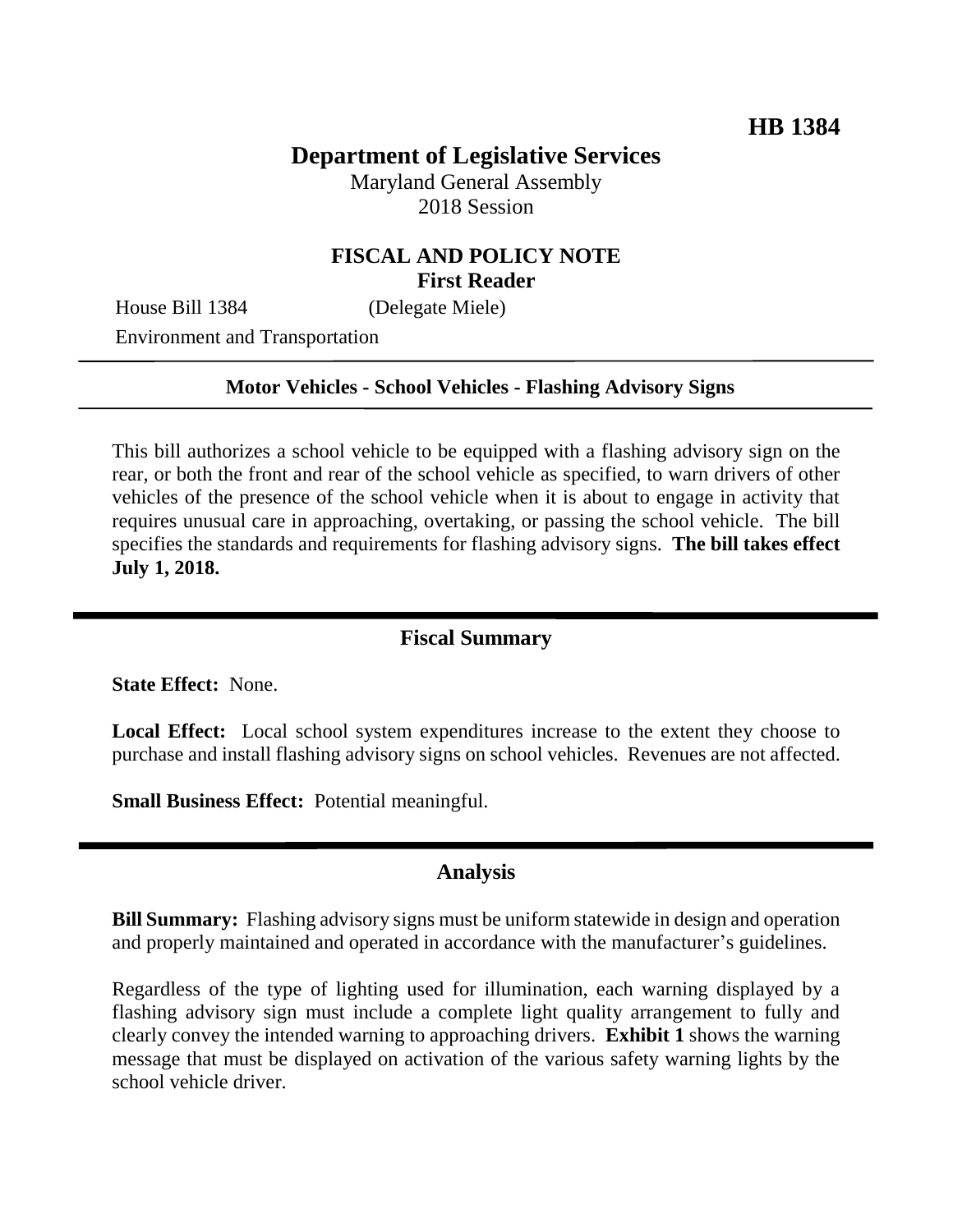# **Exhibit 1 Required Advisory Sign Display Warnings by Safety Light Activation**

| <b>On Activation of the:</b>               | <b>A Display Warning Message Must:</b>                                    |
|--------------------------------------------|---------------------------------------------------------------------------|
| Amber alternately flashing safety lights   | Alternately flash the words "caution"<br>and "stopping" in amber letters. |
| Red alternately flashing safety lights     | Alternately flash the words "stop" and<br>"do not pass" in red letters.   |
| <b>Hazard lights</b>                       | Alternately flash the words "caution"<br>and "stopping" in amber letters. |
| <b>Back-up lights</b>                      | Flash the word "caution" in amber<br>letters.                             |
| Source: Department of Legislative Services |                                                                           |

*Rear-facing Flashing Advisory Sign* 

A flashing advisory sign on the rear of a school vehicle must:

- be mounted on the rear of the school vehicle in an area that does not interfere with existing equipment requirements;
- be sealed and weathertight;
- $\bullet$  be 23.5 by 8.75 by 1.5 inches in size;
- be connected to and controlled by the vehicle's alternately flashing safety lights, the hazard lights, and the back-up lights;
- display a specified warning in either amber or red letters, depending on which lights are activated;
- display letters that are at least 1.5 inches tall;
- have a minimum viewing angle of 15 degrees on each side of the perpendicular axis of the vehicle; and
- be clearly visible in direct sunlight from a distance of 500 feet along the axis of the school vehicle.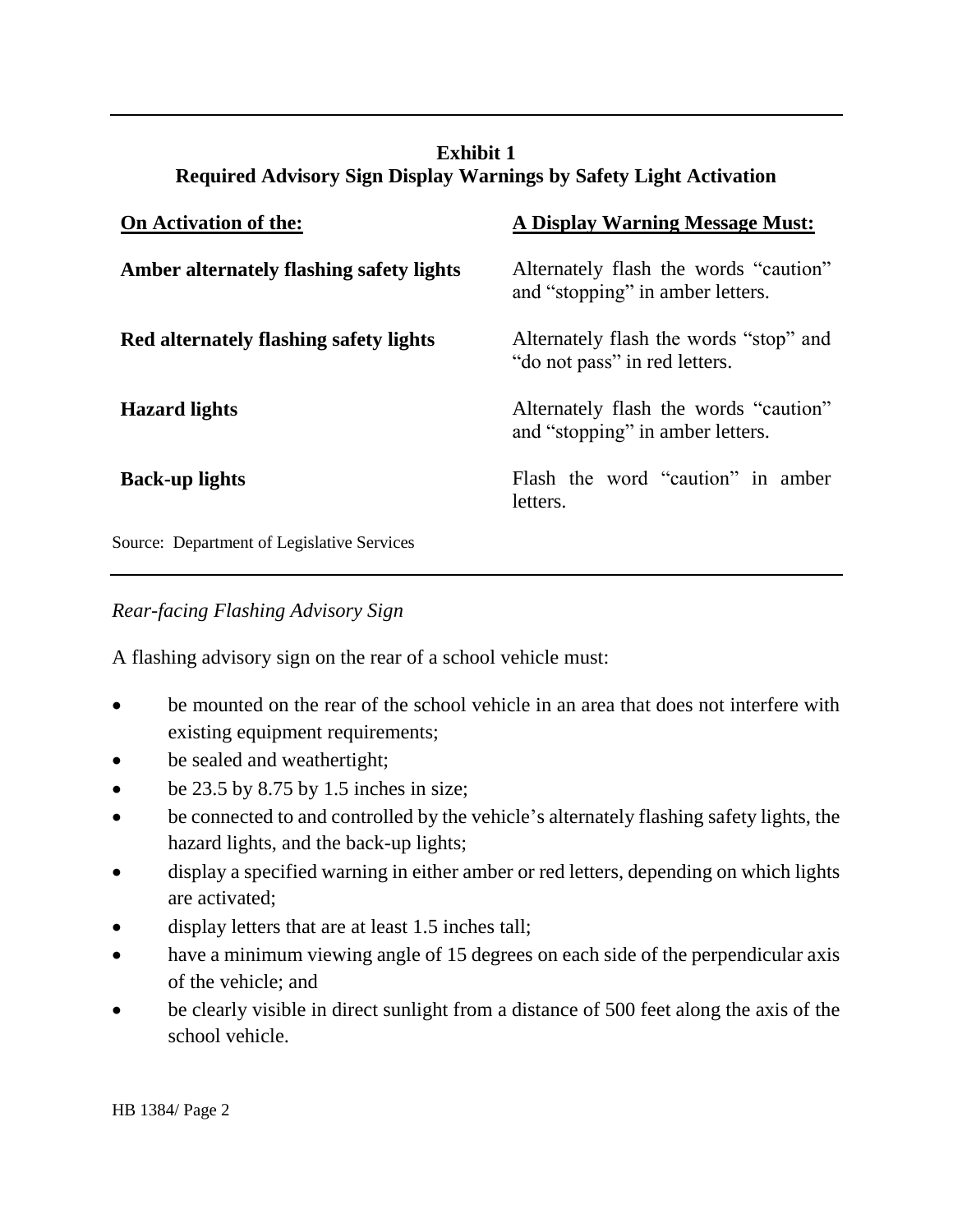# *Front-facing Flashing Advisory Sign*

A front-facing flashing advisory sign may only be placed on a school vehicle if a rear-facing advisory flashing advisory sign has been placed on the rear of the school vehicle. The front-facing advisory sign must:

- be connected to and controlled by only the amber and red alternately flashing safety lights;
- display the same message as the rear-facing flashing advisory sign when the amber or red alternately flashing lights are activated; and
- be mounted below the windshield, vertically centered, and not create a vision obstruction for the driver of the school vehicle.

**Current Law:** A "school vehicle" is generally defined as any motor vehicle used regularly for the exclusive transportation of children, students, or teachers for educational purposes or in connection with a school activity. A "school bus" is defined as a type of school vehicle that meets specified weight, construction, and seating space requirements.

# *Required School Vehicle Lighting Equipment*

A school vehicle registered in the State must be equipped with an eight-light system of alternately flashing lights that meet the standards contained in the Society of Automotive Engineers Standard J887 (May 1982) and must consist of two amber lights and two red lights at the rear of the vehicle and two amber lights and two red lights at the front of the vehicle. The school vehicle may be equipped with a white flashing light installed on the roof of the vehicle. School vehicles must be marked and identified as specified, and school vehicle lighting equipment and special warning devices must conform to Motor Vehicle Administration (MVA) regulations.

MVA regulations also authorize the use of (1) a stop signal arm on the front driver side of a school vehicle; (2) a crossing arm on the far right of the front bumper; and (3) a flashing white strobe light on the roof of the vehicle, as specified.

#### *Alternately Flashing Light Operation*

A person may not operate any alternately flashing light on any school vehicle except when the school vehicle is stopping or stopped on a roadway for the purpose of receiving or discharging passengers unless the school vehicle is approaching from the rear or the front, within 100 feet of another school vehicle in the act of loading or unloading passengers on the same roadway.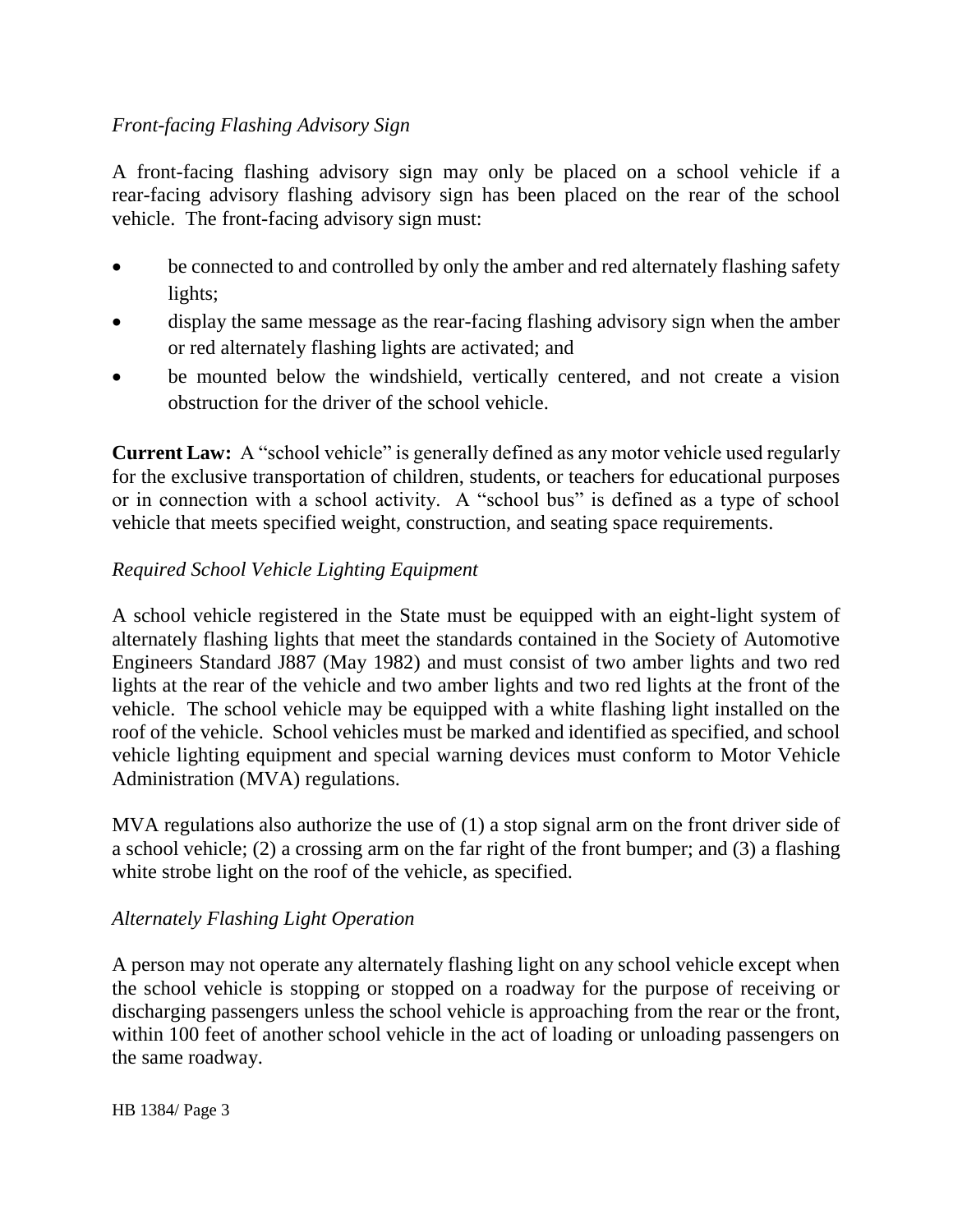Whenever the vehicle is not being operated on a highway for the transportation of children, students, or teachers for educational purposes or in connection with a school activity, the alternately flashing lights must be deactivated and the words "school bus" at the front and rear of the vehicle must be covered or otherwise concealed.

#### *Duty to Stop, Generally*

If a school vehicle stops on a roadway and is operating alternately flashing red lights, the driver of any other vehicle meeting or overtaking the school vehicle must stop at least 20 feet from the rear of the school vehicle, if approaching from its rear, or at least 20 feet from the front of the school vehicle, if approaching the school vehicle from its front. The driver of any vehicle meeting or overtaking the school bus may not proceed until the school vehicle resumes motion or the alternately flashing red lights are deactivated. The requirement does not apply to the driver of a vehicle on a divided highway, if the school vehicle is on a different roadway.

A person convicted of a violation of these provisions is subject to a maximum fine of \$1,000. The prepayment fine is \$570, and three points must be assessed against the license. If an individual fails to remain stopped for a school vehicle with alternately flashing red lights and contributes to an accident, the prepayment fine is \$610 and three points must be assessed.

#### *School Bus Camera Monitoring Systems*

A driver is also subject to a civil penalty if the driver violates the law relating to passing and overtaking a school bus with alternately flashing red signals activated. If the driver does not receive a citation by a police officer at the time of the violation, a \$500 civil penalty applies if the driver is recorded by a school bus monitoring camera during the commission of a violation.

**Background:** The District Court advises that, in fiscal 2017, 881 citations were issued by law enforcement officers for violations of the general prohibition on overtaking and a passing school vehicle that is operating alternately flashing red lights. Montgomery County reports that during the 2016-2017 school year, school bus cameras generated 19,566 citations, with an additional 525 violations recorded during summer school.

**Small Business Effect:** Sales increase for businesses that sell and/or install after-market warning signs to the extent local school systems choose to install flashing advisory signs on school vehicles.